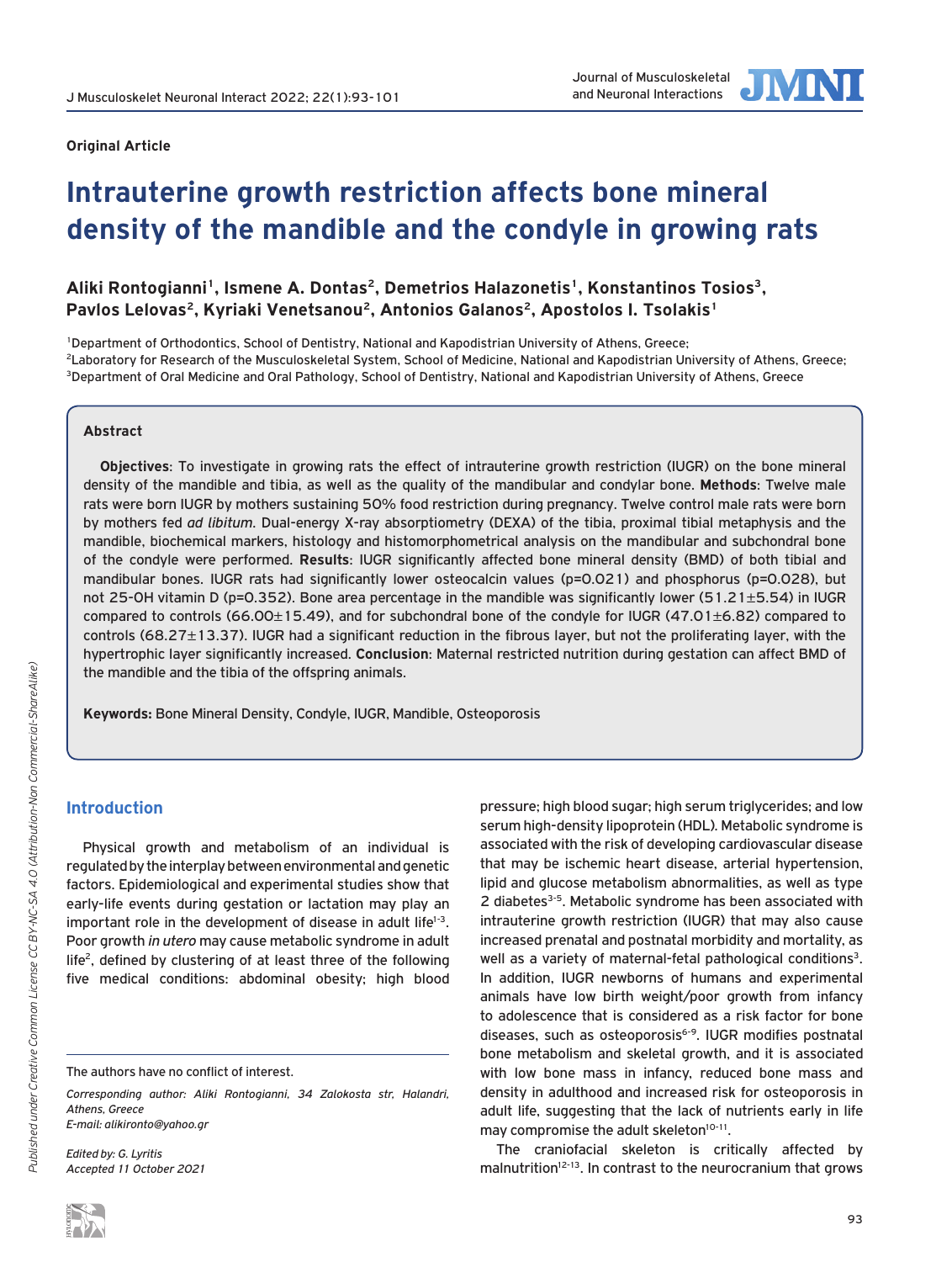with the expansion of the brain, growth of the viscerocranium is dependent on muscular loading exerted by feeding and breathing. Therefore, the viscerocranium appears to be more affected by epigenetic factors associated with feeding than the neurocranium<sup>14-15</sup>. However, there is lack of information on the impact of IUGR on the quality of mandibular bone.

The aim of the present study was to investigate the effect of IUGR caused by maternal food restriction on the tibia of growing and adult offspring rats, and mandible of adult offspring rats.

### **Materials and methods**

The protocol of the present study was approved by the Athens Prefecture, Directorate of Veterinary Services (Project License No. 1061/19-03-2015) and the Ethical Committee of the Laboratory for Research of the Musculoskeletal System "Theodoros Garofalidis", School of Medicine, University of Athens, KAT Hospital, Athens, Greece (Establishment License No. EL 25 BIO 018). The guidelines of the Animal Research Committee, Ethical Committee and legislation of the Greek State and European Union (Directive 2010/63/EU) "on the protection of animals used for experimental purposes" were followed throughout the experiment. Every effort was undertaken to minimize pain or discomfort of the animals.

Six first-time pregnant Wistar rats at day 11 of gestation ("mothers") were purchased from the Hellenic Pasteur Institute, and the experiment was conducted at the Laboratory for Research of the Musculoskeletal System "Theodoros Garofalidis". The mothers were housed individually in cages measuring 65x47x35 cm and had free access to water. The room was maintained at constant temperature of 22°C, constant relative humidity of 65%, and controlled light cycle, consisting of 12 h light and 12 h darkness. The mothers were kept free of pathogens and treated in compliance with standardized institutional guidelines. All mothers were fed a standard laboratory rat food (4RF21, Mucedola, Milan, containing 18.5% protein, 53.5% carbohydrates and 3% fats, metabolizable energy 315.5 kcal/100 g).

For the experiment a model of rats that were either fed *ad libitum* or underwent 50% food restriction during pregnancy was used<sup>16</sup>. Three randomly selected mothers underwent 50% food restriction diet from day 12 of gestation until the end of pregnancy, at day 21. The amount of food intake was determined by calculating that the normal intake of the *ad libitum* fed pregnant rats was 40 g/day. Therefore, mothers of the 50% food restriction group were fed with 20 g/day. At birth, the offspring were culled to 8 (4 males and 4 females) per litter to normalize rearing.

Two offspring groups were assembled: Group A-IUGR, composed of 12 male rats born from mothers that underwent 50% food restriction, and Group B-control, composed of 12 male rats born from mothers that were fed *ad libitum*. Both offspring groups and all mothers after gestation were fed *ad libitum*. During the post lactation period from day 21 a standard diet was available *ad libitum* to all offspring. The



**Figure 1.** Area 1 above the antegonial notch and area 2 above Menton, the right hemi-mandible.

experiment ended when the offspring reached day 150, they were sacrificed after being deeply anesthetized with injection of ketamine 100 mg/kg and dexmedetomidine 50 mg/kg.

The rats were weighed on a digital precision scale immediately after birth, and at 30, 60 and 150 days.

#### *DEXA*

Bone mineral density (BMD) quantifies bone content per unit volume and was examined with the Dual-energy X-ray absorptiometry (DEXA) that is currently the gold standard in clinical practice. However, DEXA results represent areal BMD, that is, bone mineral content (BMC) per unit area of projected bone<sup>17</sup>.

In our study we used the Advanced Densitometer (Lunar Prodigy, GE Healthcare, Diegem, Belgium) and applied the small-animal mode of the encore software (GE Healthcare, v. 13.40, Diegem, Belgium). The instrument was calibrated at each start.

The tibia and the proximal tibial metaphysis were examined at days 60 and 150, and the mandible at day 150, after the sacrifice of the offspring, as the superimposition of the bones of the craniofacial skeleton did not allow reliable measurements when the offspring were alive. For the DEXA of day 60, the offspring were anaesthetized with an intramuscular injection of ketamine hydrochloride and dexmedetomidine, ventrally positioned and scanned. For reversal of anesthesia atipamezole was injected. The same position was applied for day 150, measurements of the tibia and tibial metaphysis, after the sacrifice of the offspring.

For the examination of the mandible, after the sacrifice of the offspring the calvaria were excised using a surgical sawmill, skin and muscles were totally removed, and specimens were dissected and immediately fixed in 10% neutral buffered formalin (Formaldehyde solution, Sigma Aldrich, USA). DEXA was performed on the right hemisectioned mandibular specimen by placing it on the plate of the scanner.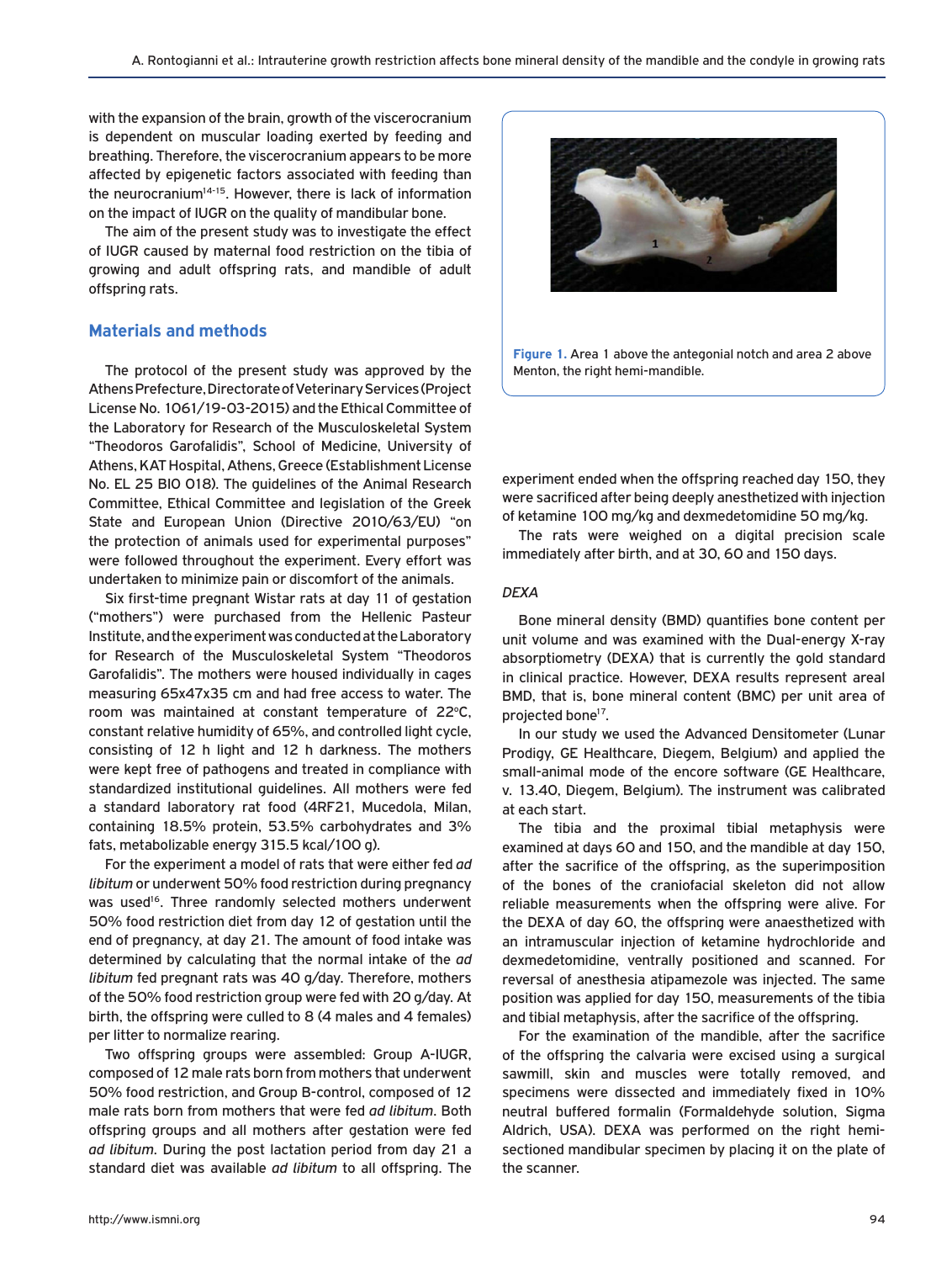

For the tibia and tibial metaphysis two regions of interest (ROI) were checked, the whole tibia and the proximal tibial metaphysis. The ROI was an area of 2x2 mm. BMD was measured in g/cm<sup>2</sup>. For the mandible, DEXA was performed at Area 1, 2 mm above the antegonial notch and the ROI was 2x2 mm; and Area 2, 2 mm above menton (ME), the most inferior point of the mandibular symphysis, and the ROI was 1.8x1.8 mm. Those areas were selected, as they do not have teeth, making BMD measurements reliable (Figure 1).

#### *Biochemical markers*

At the time of sacrifice 2-3 ml of blood were collected via the abdominal aorta by using a heparinised syringe with needle size 0.50x16 mm. The sample was centrifuged at 1600 rpm for 15 min, and plasma was stored at -80°C until analyzed. The levels of osteocalcin, 25-OH vitamin D and phosphorus in blood plasma were examined.

#### *Histomorphometrical analysis*

After being fixed in 10% neutral buffered formalin for 24 h the right hemi-sectioned mandibular specimen was decalcified in an EDTA-based solution (Micro Dec, Diapath, Italy) for approximately 7 days. For each animal, tissue blocks were prepared including: (a) the mandibular bone from the mesial end of the incisor tooth to the distal end of the first molar root and (b) the condylar process and its surrounding tissues extending approximately ½ cm peripherally to the condyle. The samples were embedded in paraffin following a standard procedure and 5μm thick sections were cut as follows: (a) for the bone specimen, a traverse section perpendicular to the middle of the incisor tooth (Figure 2) and



eosin staining). Scale bar 500 μm. **b)** Condylar cartilage layers (fibrous, proliferating and mature chondrocyte layer and the hypertrophic cartilage layer evaluated together) the subchondral bone is also shown (hematoxylin-eosin staining). Scale bar 100 μm.

(b) for the condyle, a sagittal section on its maximum anterioposterior dimension (Figure 3a). Consequently, the sections were stained with a standard hematoxylin-eosin solution.

Histomorphometrical analysis was performed in one tissue section per animal and the investigator was blind to the intervention. The slides were digitized using an OLYMPUS CX 23LEDRFS2 microscope (Olympus Corporation, Tokyo, Japan) mounted with a Digital Camera OLYMPUS U-CMAD3 T7, U-TV1X-2 T7 (Olympus Corporation, Tokyo, Japan). A digital drawing and cropping tool were used to manually segment the ROI in Image Pro-Plus v6.0.0.260 (Media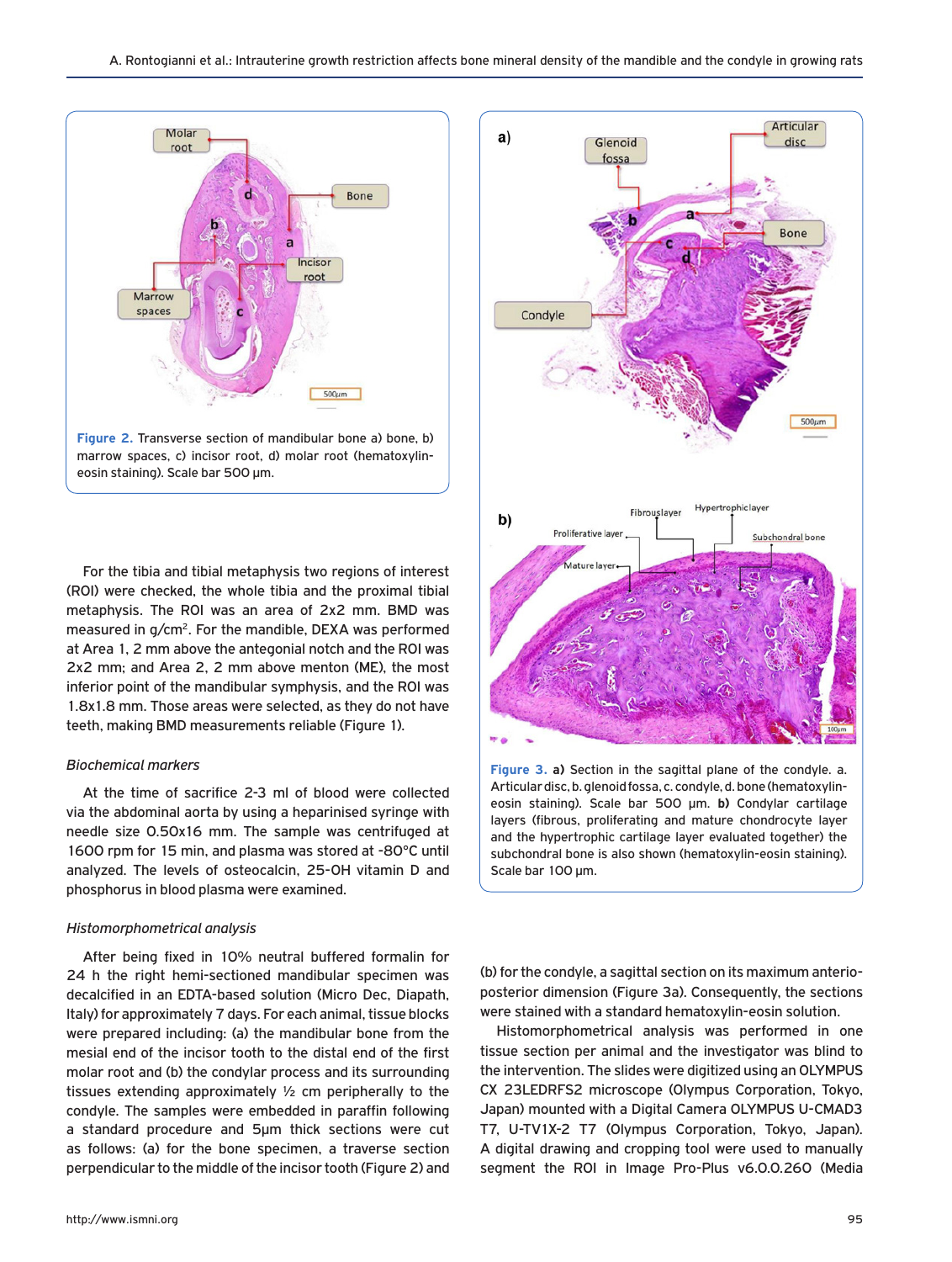| Body weight (g)             | <b>Control</b>    | <b>IUGR</b>      | p-value |
|-----------------------------|-------------------|------------------|---------|
| At birth                    | $7.37 \pm 0.27$   | $5.04 \pm 0.11$  | < 0.005 |
| 30 days old                 | $125.41 \pm 5.03$ | 98.41±4.07       | < 0.005 |
| 60 days old                 | $320.83 \pm 8.74$ | $273.5 \pm 5.53$ | < 0.005 |
| 150 days old                | $496 \pm 6.60$    | $458.5 \pm 14.1$ | 0.005   |
| Independent samples t-test. |                   |                  |         |

Table 1. Weights for IUGR and Control pups (mean  $\pm$  SD).

Table 2. Comparison between groups of BMD of tibia and proximal tibial in g/cm<sup>2</sup> during the observation period.

| <b>Total tibia</b>                                                                                                                                                              | <b>Control</b>    | <b>IUGR</b>       | <b>Comparison between groups</b> |  |
|---------------------------------------------------------------------------------------------------------------------------------------------------------------------------------|-------------------|-------------------|----------------------------------|--|
| 60 days                                                                                                                                                                         | $0.186 \pm 0.005$ | $0.171 \pm 0.008$ | p<0.005                          |  |
| 150 days                                                                                                                                                                        | $0.274 + 0.007$   | $0.252 \pm 0.015$ | p<0.005                          |  |
| Comparison between time points                                                                                                                                                  | p<0.005           | p<0.005           |                                  |  |
| Comparison between groups regardless of time                                                                                                                                    | $0.230 \pm 0.004$ | $0.213 \pm 0.010$ | p<0.005                          |  |
| Interaction between "time" and "group" p=0.200                                                                                                                                  |                   |                   |                                  |  |
| <b>Proximal tibia</b>                                                                                                                                                           | <b>Control</b>    | <b>IUGR</b>       | <b>Comparison between groups</b> |  |
| 60 days                                                                                                                                                                         | $0.266 \pm 0.029$ | $0.237 \pm 0.022$ | p=0.017                          |  |
| 150 days                                                                                                                                                                        | $0.404 \pm 0.021$ | $0.360 \pm 0.018$ | p<0.005                          |  |
| Comparison between time points                                                                                                                                                  | p<0.005           | p<0.005           |                                  |  |
| Comparison between groups regardless of time                                                                                                                                    | $0.355 \pm 0.022$ | $0.298 \pm 0.016$ | p<0.005                          |  |
| Interaction between "time" and "group" p=0.200                                                                                                                                  |                   |                   |                                  |  |
| All values are presented as mean±SD, bg; between groups, independent samples t-test, bt; between time points, paired samples t-test,<br>All variables are presented as mean±SD. |                   |                   |                                  |  |

Cybernetics, Rockville, MD, USA) software. The ROI of the mandibular bone (mROI) extended from the distal of the periodontal membrane of the incisor tooth to the most mesial point of the mesial root of the first molar tooth<sup>19</sup>. The ROI for the condylar bone (cROI) was defined by a 0.5x0.5 mm square<sup>20</sup> positioned beneath the interface of the cartilage and the subchondral bone and located at the center of the posterior third of the condylar cartilage. The parameters recorded for both ROI were (a) total area, (b) bone area and (c) marrow spaces, the latter two expressed as percentage (%) of the total bone area<sup>21</sup>.

The ROI for condylar cartilage (lROI) included the fibrous, proliferative, mature, and hypertrophic layer of the condyle, with the mature and hypertrophic layers examined together<sup>22-23</sup> (Figure 3b). For the measurements of the condylar layers four lines were drawn along the length of the condyle in order to define the three layers (fibrous, proliferative, and hypertrophic cartilage layer). The system automatically calculates perpendicular to each region lines at 1 μm and gives the average thickness of each layer. The thickness for each layer, defined by the lines drawn by the operator, was expressed as a percentage. Finally, the average thickness for each layer was calculated.

## *Statistical analysis*

Data were expressed as mean±SD for quantitative variables and as percentages for qualitative variables. The Kolmogorov-Smirnov test was used for normality analysis of the quantitative variables. Comparison of BMD measurements, biochemical markers and histomorphometrical results between IUGR vs. control group was performed using the independent samples t-test, or the Mann-Whitney test, in case of violation of normality. Comparison of BMD measurements between day 60 vs. 150 for each group separately was performed using the paired samples t-test, or the Wilcoxon test in case of violation of normality. All tests were two-sided, statistical significance was set at p<0.05. All analyses were carried out using the statistical package SPSS 21.00 (IBM Corporation, Somers, NY, USA)

## **Results**

It was observed that even though the offspring number did not differ between the two groups the birth weight was lower for IUGR, compared to control offspring with the difference being statistically significant (p<0.005). Weight measurements which were taken at day 30, 60 and 150 also showed statistically significant differences (Table 1).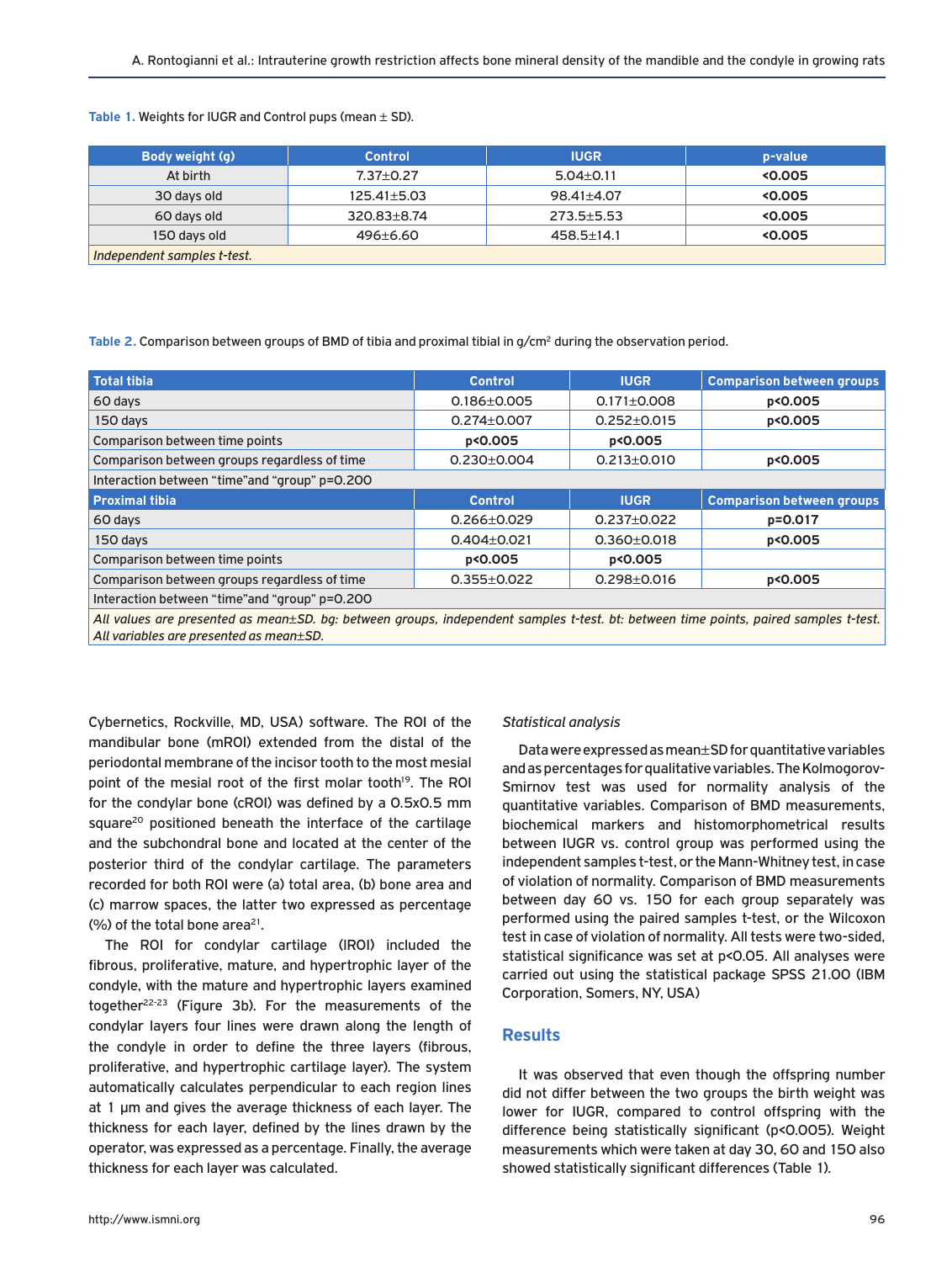#### **Table 3.** Comparison between groups of mandibular BMD for Area 1 and Area 2.

|                                                                                                   | <b>Control</b>    | <b>IUGR</b>     | p-value |
|---------------------------------------------------------------------------------------------------|-------------------|-----------------|---------|
| Area 1 (Antegonial notch)                                                                         | $0.290 \pm 0.021$ | 0.233+0.031     | <0.005  |
| Area 2 (Menton)                                                                                   | $0.350 + 0.029$   | $0.308 + 0.029$ | 0.003   |
| $\,$ All variables are presented as mean $\pm$ SD, values in (g/cm²). Independent samples t-test. |                   |                 |         |

#### **Table 4.** Comparison between groups of biochemical markers (Osteocalcin, 25-OH vitamin D and Phosphorus).

|                                                                                                                                                          | <b>Control</b>   | <b>IUGR</b>        | p-value |
|----------------------------------------------------------------------------------------------------------------------------------------------------------|------------------|--------------------|---------|
| Osteocalcin (ng/ml) <sup>1</sup>                                                                                                                         | 207.94±30.38     | $162.12 \pm 50.05$ | 0.021   |
| 25-OH vitamin D ( $\mu$ g/ml) <sup>1</sup>                                                                                                               | 1098.07±180.53   | 1028.62±134.20     | 0.352   |
| Phosphorus (mg/dL) $^2$                                                                                                                                  | $27.77 \pm 6.01$ | $22.40 \pm 3.27$   | 0.028   |
| All variables are presented as mean±SD. All variables are presented as mean±SD, <sup>1</sup> Independent samples t-test. <sup>2</sup> Mann-Whitney test. |                  |                    |         |

#### **Table 5.** Comparison of Histomorphometric results of the mandibular bone (mROI) between Control and IUGR group.

|                                                                       | Control           | <b>IUGR</b>      | p-value |
|-----------------------------------------------------------------------|-------------------|------------------|---------|
| (mROI) Bone Area % 2                                                  | $66.00 \pm 15.49$ | $51.21 \pm 5.54$ | p=0.007 |
| (mROI) Marrow spaces $% ^{2}$                                         | $34.01 \pm 15.49$ | $48.79 \pm 5.54$ | p=0.007 |
| All variables are presented as mean $\pm$ SD, $^2$ Mann-Whitney test. |                   |                  |         |



mandibular bone (mROI) between Control and IUGR group for Bone area and Marrow spaces.



**Figure 5.** Comparison of Histomorphometrical results of the condylar bone (cROI) between Control and IUGR group for Bone area and Marrow spaces.

# *DEXA*

There was a statistically significant increase from day 60 to 150 of tibial BMD for both the IUGR (0.171±0.008 vs 0.252±0.015, p<0.005) and the control group (0.186±0.005 vs 0.274±0.007, p<0.005). In particular, the IUGR group presented lower values of total tibia at days

60 (p<0.005) and 150 (p<0.005), and regardless of time (p<0.005) (Table 2).

There was a statistically significant increase from day 60 to 150 of proximal tibial metaphysis BMD for both the IUGR (0.237±0.022 vs 0.360±0.018, p<0.005) and the control group (0.266±0.0029 vs 0.404±0.021, p<0.005) (Table 2). The IUGR group presented lower values of proximal tibia at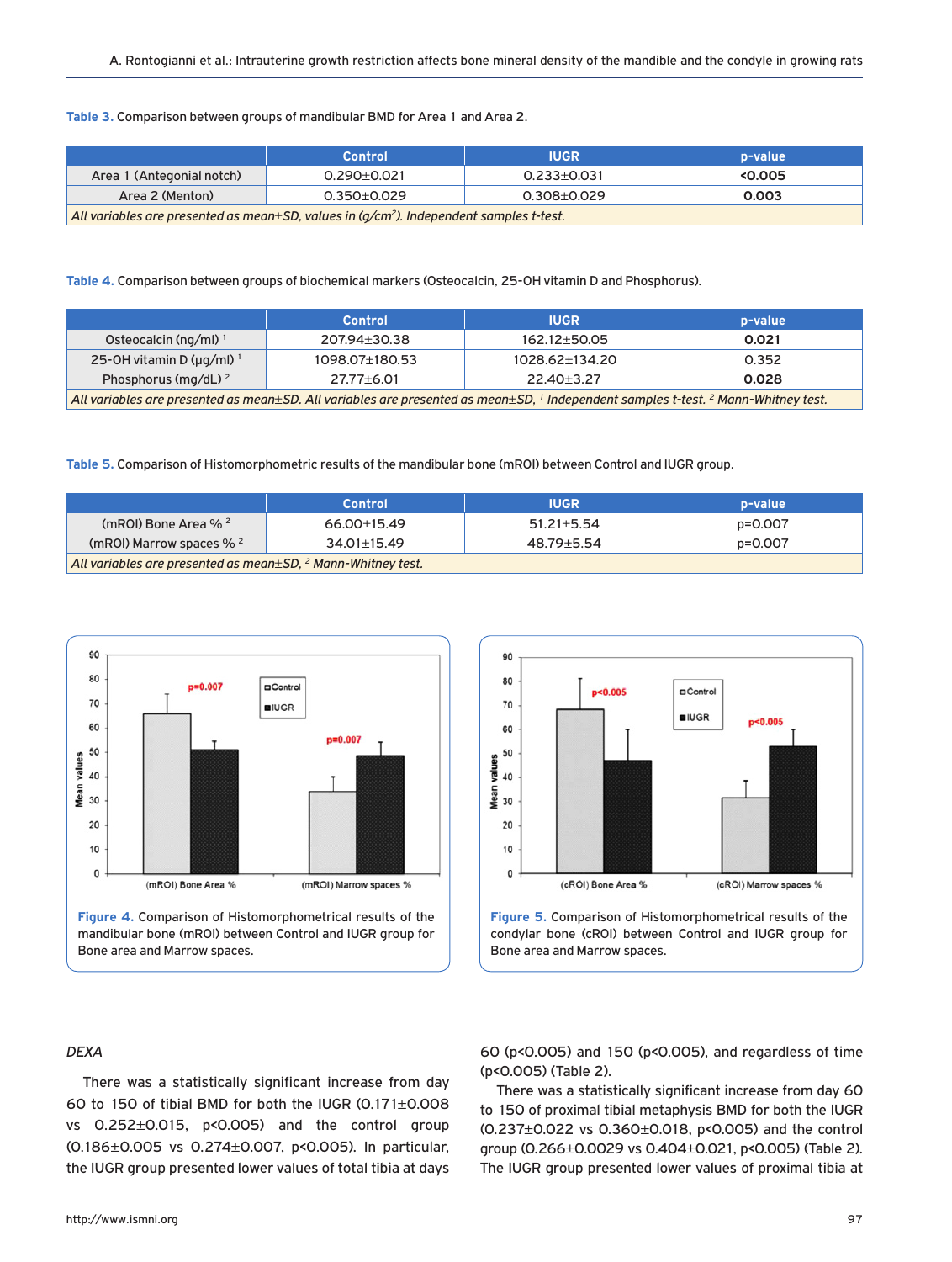**Table 6.** Comparison of Histomorphometric results of the condylar bone (cROI) between Control and IUGR group.

|                                                                           | <b>Control</b>    | <b>IUGR</b> | p-value |
|---------------------------------------------------------------------------|-------------------|-------------|---------|
| (cROI) Bone Area %                                                        | 68.27±13.37       | 47.00±6.82  | p<0.005 |
| (cROI) Marrow spaces %                                                    | $31.73 \pm 13.37$ | 53.00+6.82  | p<0.005 |
| All variables are presented as mean $\pm$ SD. Independent samples t-test. |                   |             |         |

**Table 7.** Comparison of Histomorphometric results for thickness of the condylar cartilage layers between Control and IUGR group.

| <b>Condylar cartilage layers</b>                                    | <b>Control</b>   | <b>IUGR</b>      | p-value |
|---------------------------------------------------------------------|------------------|------------------|---------|
| Fibrous laver%                                                      | $26.21 \pm 7.79$ | $20.48 \pm 3.45$ | 0.036   |
| Proliferative layer%                                                | $30.05 \pm 6.39$ | 29.40 + 5.49     | 0.802   |
| Hypertrophic layer%                                                 | 43.74±7.93       | $50.12 \pm 6.31$ | 0.053   |
| All variables are presented as mean±SD. Independent samples t-test. |                  |                  |         |



days 60 (p=0.017) and 150 (p<0.005), and regardless of time (p<0.005) (Table 2).

BMD of mandibular Area 1 at day 150 was 0.233±0.031 and 0.290±0.021 for IUGR and controls, respectively, revealing a statistically significant difference (p<0.0005). At Area 2, it was 0.308±0.029 and 0.350±0.029 for IUGR and controls, respectively, revealing statistically a significant difference (p=0.003) (Table 3).

#### *Biochemical markers*

The IUGR group compared to the control group presented at day 150 statistically significantly lower values for osteocalcin (162.12±50.05 ng/ml vs 207.94±30.38 ng/ml, p=0.021) and phosphorus (22.40 $\pm$ 3.27 ng/ml vs 27.77 $\pm$ 6.01 ng/ml, p=0.028), but not for 25-OH vitamin D (1028.62±134.20 ng/ml vs 1098.07±180.53 ng/ml, p=0.352) (Table 4).

#### *Histomorphometrical analysis*

Histomorphometrical analysis of the specimens revealed that the percentage of bone in mROI for the IUGRs was 51.21±5.54 vs 66.00±15.49 for the controls (p=0.007) (Table 5, Figure 4). The percentage of bone cROI for the IUGRs was 47.01±6.82 vs 68.27±13.37 for the controls, revealing statistically significant difference (p<0.005) (Table 6, Figure 5).

In the IUGR group, the thickness of the fibrous layer of the condylar cartilage was lower than in the control group, the difference being statistically significant (20.48±3.45 vs 26.21±7.79, p=0.036), for the hypertrophic layer higher, the difference being of marginal statistical significance (50.12±6.31 vs 43.74±7.93, p=0.053), while no difference was found for the for proliferative layer (29.40±5.49 vs 30.05±6.39, p=0.802) (Table 7, Figure 6).

## **Discussion**

The present study showed that IUGR caused by maternal food restriction during gestation had a negative effect on the tibia of growing and adult offspring rats, and the mandible of adult offspring rats. Wistar rats are an appropriate animal model for studying the human skeletal system and IUGR caused by nutritional deficiencies<sup>24-27</sup>. Ad libitum feeding of the offspring after birth and till the end of the experiment was necessary as a recovery period. The length of the experiment was set to 150 days, since between days 100 and 200 the differences in bone growth are small and the growth of the rats maxillofacial skeleton ceases after day 15028. Finally, the dietary model of 50% food restriction of the *ad libitum* diet on day 12 of gestation has a great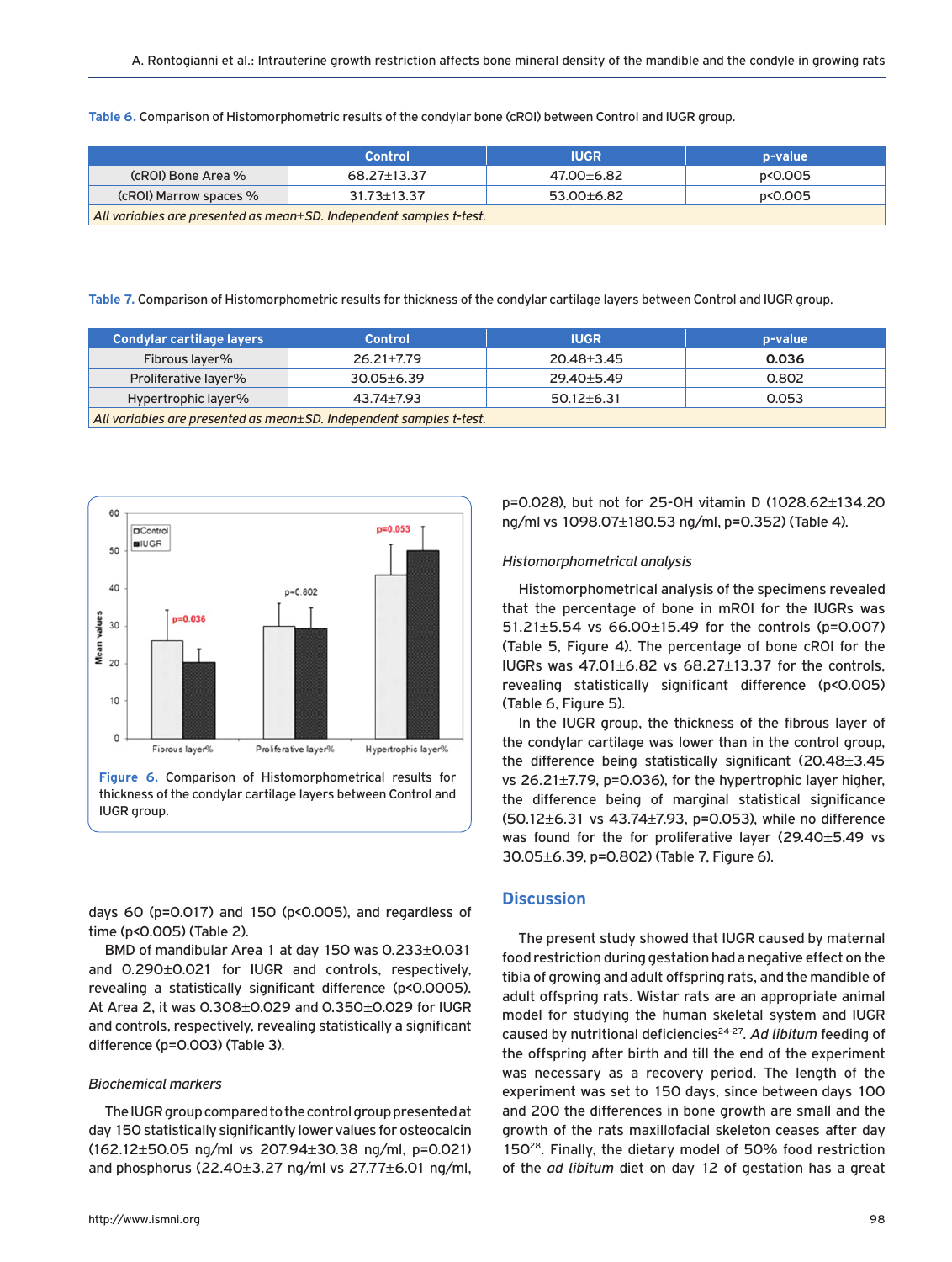effect on birth weight, without affecting litter size<sup>29-33</sup>, as was also documented in our study. Body weight, of the IUGR offspring rats, was statistical significant lower than it was for control rats, from birth till the end of the experiment. It is interesting to note that the difference in weights at 30, 60 and 150 days is more or less constant (around 40 g), therefore the percentage of weight difference decreases as the rats grow. This indicates that nutrition promotes some catch-up growth in IUGR rats.This comes in agreement with the studies of Guimarey et al.<sup>34-35</sup>. In our study findings from DEXA and Histomorphometry identified that BMD is strictly affected by body weight which is also supported by Rexhepi et al. $36$ .

IUGR modifies postnatal bone metabolism and skeletal growth. Mehta et al. $37$  in an animal study showed that maternal protein restriction reduced bone area and bone mineral content (BMC), but not BMD as measured by DEXA on the tibia, in late adulthood offspring. Romano et al.<sup>17</sup> found that IUGR caused by reduced maternal fetal blood flow during the last trimester of pregnancy resulted in a decrease in BMD in adult male rats, despite the restoration of nutrition immediately after birth. Femur length, dimensions, strength, mineral content, and bone density were measured by DEXA and peripheral quantitative computed tomography (pQCT) analysis<sup>17</sup>. Engelbregt et al.<sup>38</sup> suggested that food restriction in 6-month old male rats resulted in significantly lower total body bone mineral content, compared with controls. Chen et al.39 concluded that IUGR decreases endochondral ossification responsiveness and in turn, postnatal linear skeletal growth, and strength in female offspring rats at days 21 and 120. They measured BMD with DEXA, and bone strength by three-point bending. Kimura et al.<sup>40</sup> supported that that maternal undernutrition during gestation alters the function of chondrocytes, resulting in reduced postnatal tibial growth in female offspring. In the present study IUGR male offspring rats had lower BMD at the tibia and the proximal tibial metaphysis at days 60 and 150 days compared to controls, even though a standard diet was available *ad libitum* to the offspring animals. Pillai et al.<sup>41</sup> could not confirm an association between maternal diet and mineral content or BMD and bone area in offspring but demonstrated decreased mesenchymal stem cell proliferation. Syggelos et al.<sup>42</sup> evaluated the impact of prenatal food restriction on the skeletal characteristics of 1-year old Wistar rats. They tested the tibia with pQCT and concluded that food restricted rats had lower values of total bone density and total/subcortical area compared to control fed.

In our study, DEXA showed a significant impact of IUGR on BMD both on the tibia and mandible. The mandibular BMD in IUGR offspring rats has not previously reported in the literature.

Osteocalcin is a bone protein synthesized only by osteoblasts and released in the serum during protein synthesis, therefore, it is considered a sensitive marker of the function of osteoblasts, compared to alkaline phosphatase that is produced by tissues other than bone $43-44$ . Namgung et al.<sup>44</sup> found in Small Gestational Aged (SGA) neonates born smaller in size for gestational age, where osteocalcin values were lower compared to the corresponding according gestational age (AGA) animals. Reduced osteocalcin values at day 150 were also found by Lanham et al.<sup>45</sup> who studied intrauterine restriction by administering a low-protein diet in pregnant rats. In the present study the plasma concentration of osteocalcin in IUGR offspring rats was lower than in the control group, indicating that IUGR rats produced less bone formation and confirming DEXA results.

Vitamin D has a hormonal action and contributes to the homeostasis of calcium that promotes bone calcification. It is released in the liver, where it is hydroxylated to 25 hydroxyvitamin  $D^{46}$ . Minton et al.<sup>47</sup> and Namgung et al.<sup>44</sup> found in SGA infants smaller in size for gestational age that although they had reduced bone density compared to AGA, there was no difference in the concentrations of 25-hydroxy-vitamin D. Similar conclusions were reached by Lanham et al.<sup>45</sup> in IUGR rats following a low protein diet in pregnant rats, and Arden et al.48 in an epidemiological study assessing whether birthweight and body weight at 1 year of age were associated with the calcium vitamin D axis. In line with all those studies, in the present one vitamin D was lower in IUGR compared to control rats, but not statistically significantly.

Plasma phosphorus levels were investigated as a marker of bone metabolism. Namgung et al.<sup>44</sup> found lower phosphorus values in neonates smaller in size for gestational age, but without statistical significance. In our study, phosphorus levels in the plasma of IUGR rats were lower and statistically significantly different from the levels of phosphorus in the control rats. Overall, lower levels of osteocalcin, vitamin D and phosphorus values in IUGR rats indicate lower bone metabolism, compared to normal rats, that could interpret the differences in bone maturation, shown by BMD.

Histomorphometrical measurements have not been previously performed on the maxillofacial skeleton of IUGR rats. Microstructural properties are well depicted with histomorphometry however cortical parameters can sometimes be underestimated by micro CT<sup>49</sup>. In the present study it was found that at day 150 in IUGR rats the percentage of bone in the mandible and subchondral bone in the condylar process was significantly lower, compared to controls. As the subchondral bone provides a structural support to the overlying articular cartilage that functions as a cushion during joint loading<sup>50</sup>, the layers of the condyle were further evaluated.

Cavalli et al.50 studied IUGR offspring rats due to maternal reduced protein supply, which followed a normal protein diet since day 100 after weaning. They found in IUGR rats reduced thickness of the fibrous and hypertrophic layers, compared to control, but no difference in the proliferative layer. In this study certain areas of the condyles were evaluated.

In contrast, in the present study where the full thickness of each layer was calculated by histomorphometry, analysis revealed that IUGR offspring in comparison to controls showed a statistically significant reduction in the thickness of the fibrous layer and a potential increase in the thickness of the hypertrophic layer, but not difference in the proliferative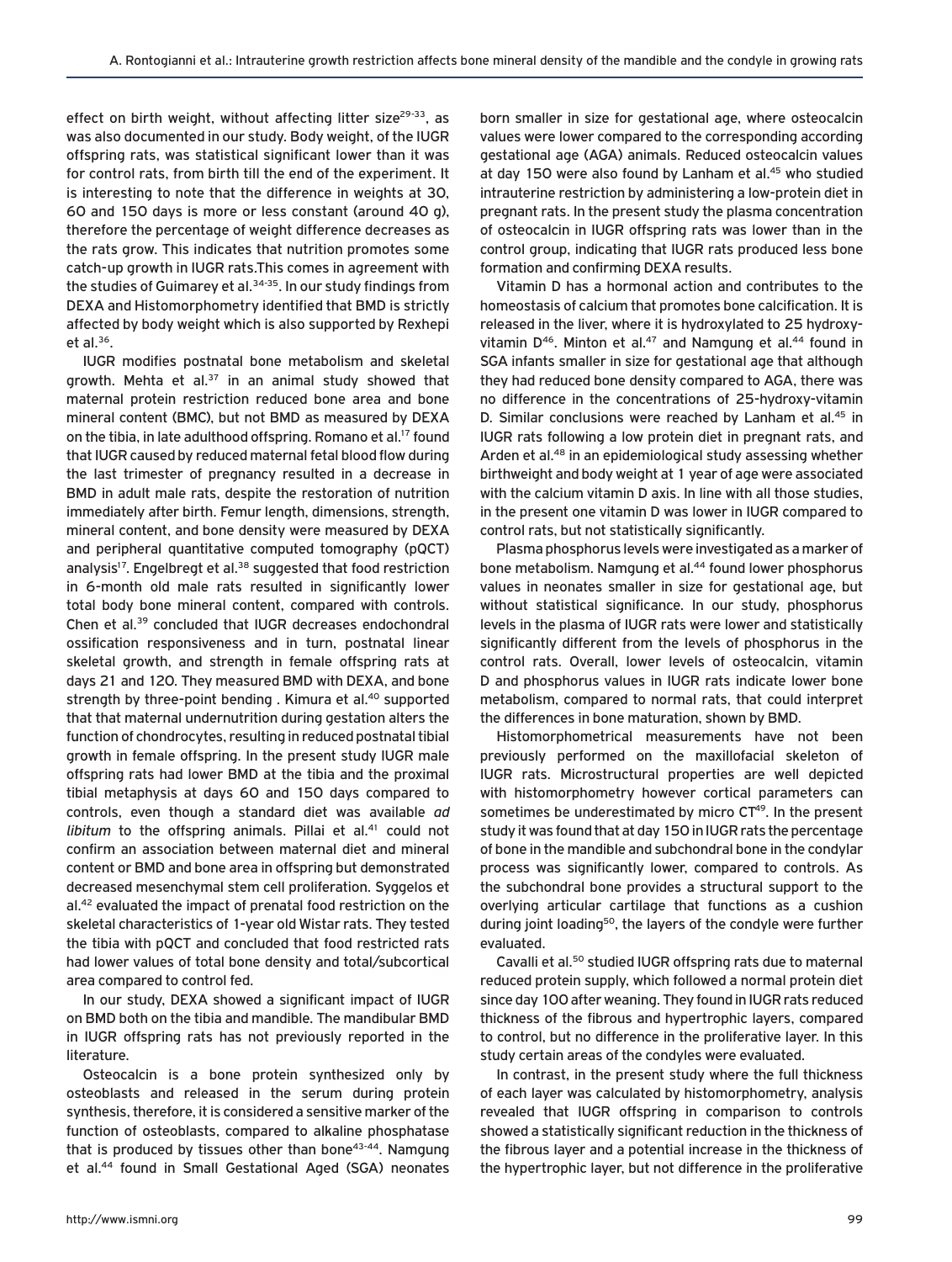layer. Therefore, IUGR does not seem to affect cellular proliferation in the condyle, but there is an adaptation of the condyle to the imposed nutritional conditions and the tissue preserves its organization to maintain tissue growth<sup>51</sup>.

# **Conclusions**

Our results provide original information regarding the quality of the tibial and mandibular bone in growing rats and indicate that maternal restricted nutrition during gestation can affect those bones. Normalization of the diet during the post lactation period in the IUGR offspring rats did not result in recovery of BMD. Differences in levels of osteocalcin, 25-OH vitamin D and phosphorus in blood plasma could be associated with these findings.

The fact that in the present study 4 male rat pups from the same mother were used might pose a limitation regarding genetic similarities affecting the results. Further analysis could consider cross-fostering the litters to investigate any possible differences.

# **References**

- 1. Brodsky D, Christou H. Current concepts in intrauterine growth restriction 2004;19(6):307–19.
- 2. Eriksson JG, Forsén T, Tuomilehto J, Winter PD, Osmond C, Barker DJP. Catch-up growth in childhood and death from coronary heart disease: Longitudinal study. BMJ 1999;318(7181):427–31.
- 3. McMillen IC, Robinson JS. Developmental origins of the metabolic syndrome: Prediction, plasticity, and programming. Physiol Rev 2005;85(2):571–633.
- 4. Barker. Fetal origins of coronary heart disease. Evid Based Cardiovasc Med 1995;311(4):171–4.
- 5. Barker DJP. Fetal growth and adult disease. BJOG 1992;99(4):275–6.
- 6. Cooper, Fall C, Egger P, Hobbs R, Eastell R, Barker D. Growth in infancy and bone mass in later life. ARD 1997; 56(1):17–21.
- 7. Oliver H, Jameson KA, Sayer AA, Cooper C, Dennison EM. Growth in early life predicts bone strength in late adulthood: The Hertfordshire Cohort Study. Bone 2007; 41(3):400–5.
- 8. Cooper C, Westlake S, Harvey N, Javaid K, Dennison E, Hanson M. Review: Developmental origins of osteoporotic fracture. Osteoporos Int 2006; 17(3):337–47.
- 9. Javaid MK, Cooper C. Prenatal and childhood influences on osteoporosis. Best Pract Res Clin Endocrinol Metab 2002;16(2):349–67.
- 10. Cooper C, Javaid MK, Taylor P, Walker-Bone K, Dennison E, Arden N. The fetal origins of osteoporotic fracture. Calcif Tissue Int 2002;70(5):391–4.
- 11. Briana DD, Boutsikou M, Boutsikou T, Malamitsi-Puchner A. Associations of novel adipocytokines with bone biomarkers in intra uterine growth-restricted fetuses/

neonates at term. J Matern-Fetal Neonatal Med 2014; 27(10):984–8.

- 12. Cesani MF, Orden B, Zucchi M, Muñe MC, Oyhenart EE, Pucciarelli HM. Effect of undernutrition on the cranial growth of the rat: An intergenerational study. Cells Tissues Organs 2003;174(3):129–35.
- 13. Cesani MF, Orden AB, Oyhenart EE, Zucchi M, Muñe MC, Pucciarelli HM. Growth of functional cranial components in rats submitted to intergenerational undernutrition. J Anat 2006;209(2):137–47.
- 14. Manalich R, Reyes L, Herrera M, Melendi C, Fundora I. Relationship between weight at birth and the number and size of renal glomeruli in humans: A histomorphometric study. K I 2000;58(2):770–3.
- 15. Pucciarelli HM. The effects of race, sex, and nutrition on craniofacial differentiation in rats. A multivariate analysis. Am J Phys Anthropol 1980;53(3):359–68.
- 16. Pucciarelli HM. Growth of the functional components of the rat skull and its alteration by nutritional effects. A multivariate analysis. Am J Phys Anthropol 1981; 56(1):33–41.
- 17. Romano T, Wark JD, Owens JA, Wlodek ME. Prenatal growth restriction and postnatal growth restriction followed by accelerated growth independently program reduced bone growth and strength. Bone 2009; 45(1):132–41.
- 18. Eleftheriades M, Vafaei H, Dontas I, Vaggos G, Marinou K, Pervanidou P. Assessment of body composition in Wistar rat offspring by DXA in relation to prenatal and postnatal nutritional manipulation. Pediatr Res 2016; 80(2):319–25.
- 19. Nappe CE, Rezuc AB, Montecinos A, Donoso FA, Vergara AJ, Martinez B. Histological comparison of an allograft, a xenograft and alloplastic graft as bone substitute materials. JO 2016;8(2):20–6.
- 20. Jiao K, Dai J, Wang MQ, Niu LN, Yu S bin, Liu XD. Age- and sex-related changes of mandibular condylar cartilage and subchondral bone: A histomorphometric and micro-CT study in rats. Arch Oral Biol 2010;55(2):155–63.
- 21. Parfitt AM, Drezner MK, Glorieux FH, et al. Bone Histomorphometry: Standardization of Nomenclature, Symbols, and Units.JBMR 1987;2(6).
- 22. Fujita T, Kawata T, Tokimasa C, Tanne K. Influence of oestrogen and androgen on modelling of the mandibular condylar bone in ovariectomized and orchiectomized growing mice. Arch Oral Biol 2001;46(1):57–65.
- 23. Fujita T, Ohtani J, Shigekawa M, et al. Influence of sex hormone disturbances on the internal structure of the mandible in newborn mice. Eur J Orthod 2006; 28(2):190–4.
- 24. Gudehithlu KP, Ramakrishnan C V. Effect of Undernutrition on the Chemical Composition and the Activity of Alkaline Phosphatase in Soluble and Particulate Fractions of the Newborn Rat Calvarium and Femur. I: Effect of Gestational Undernutrition in the Rat. Calcif. Tissue Int 1990;46(6):378–83.
- 25. Quintero F, Castro LE, Luna ME, et al. Growth of functional